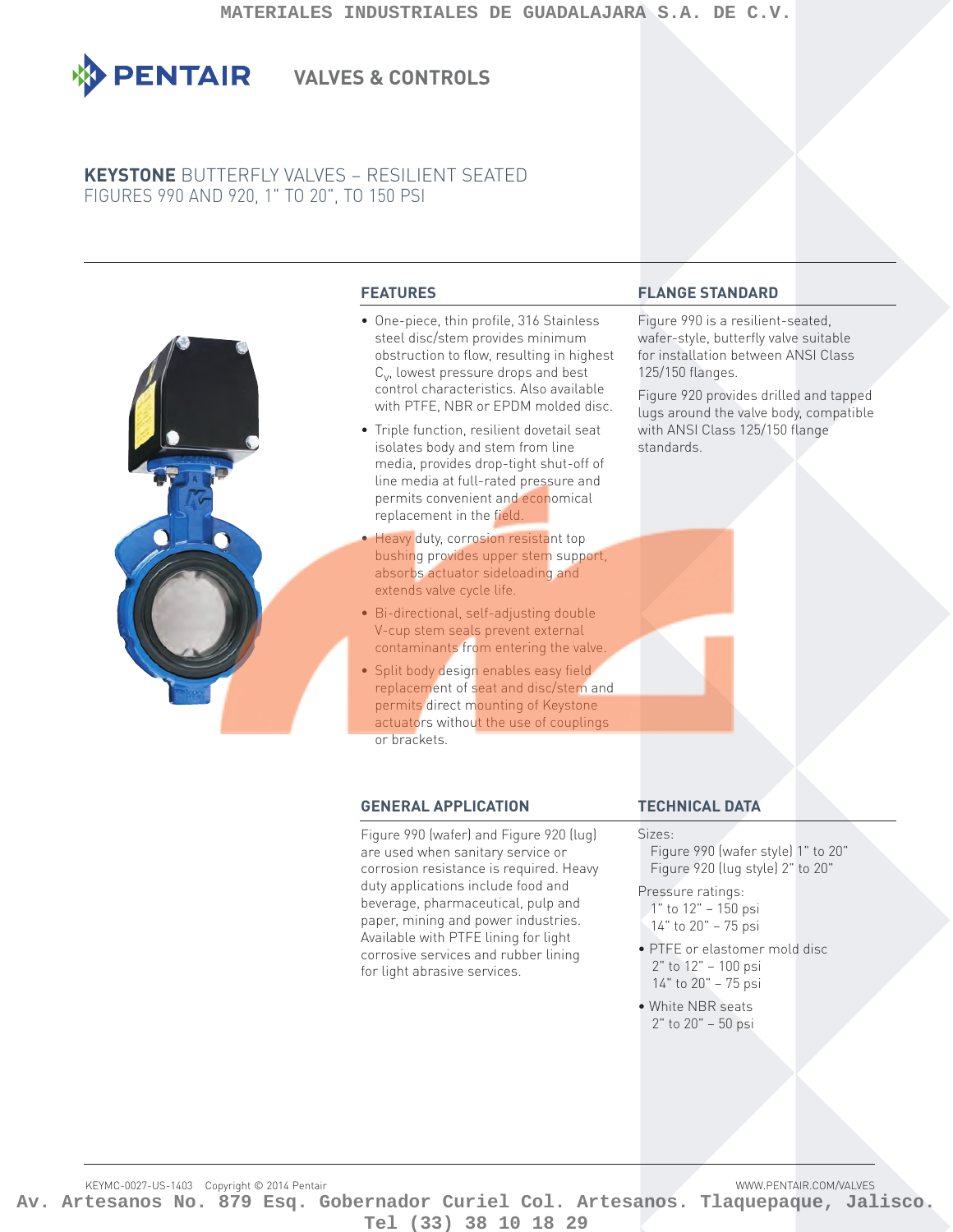**KEYSTONE** BUTTERFLY VALVES – RESILIENT SEATED FIGURES 990 AND 920, 1" TO 20", TO 150 PSI

## **MATERIALS**



#### **MATERIALS**

|               | No. Description                  | <b>Material</b>                                                   | <b>Material standard</b>                                                             |
|---------------|----------------------------------|-------------------------------------------------------------------|--------------------------------------------------------------------------------------|
|               | Two-piece body<br>with top plate | Cast iron<br>Ductile iron (lug style only)<br>316 Stainless steel | ASTM A-126. Class B<br>ASTM A-395 Gr. 60/40/18<br><b>ASTM A-743 CF8M<sup>1</sup></b> |
| $\mathcal{P}$ | Thin profile disc                | 316 Stainless steel                                               |                                                                                      |
|               |                                  | Steel Teflon® molded <sup>2</sup>                                 |                                                                                      |
|               |                                  | Steel FPDM molded <sup>2</sup>                                    |                                                                                      |
|               |                                  | Steel NBR molded <sup>2</sup>                                     |                                                                                      |
| 3             | Stem                             | 316 Stainless steel                                               |                                                                                      |
| 4             | Seat                             | NBR food grade (0°F to 212°F)<br>EPDM food grade (-40°F to 250°F) |                                                                                      |
|               |                                  | PTFE-lined EPDM [-20°F to 300°F]                                  |                                                                                      |
|               |                                  | PTFE-lined NBR (0°F to 250°F)                                     |                                                                                      |
| 5             | Stem packing                     | <b>NBR</b>                                                        |                                                                                      |
| 6             | Upper stem bushing               | Polyester                                                         |                                                                                      |

#### **Notes:**

- 1. Not available on 21/2" and 5". Stainless steel bodies, 2" to 6", include upper and lower stem bearings.
- 2. Not available on 1", 11/2", 21/2" and 5".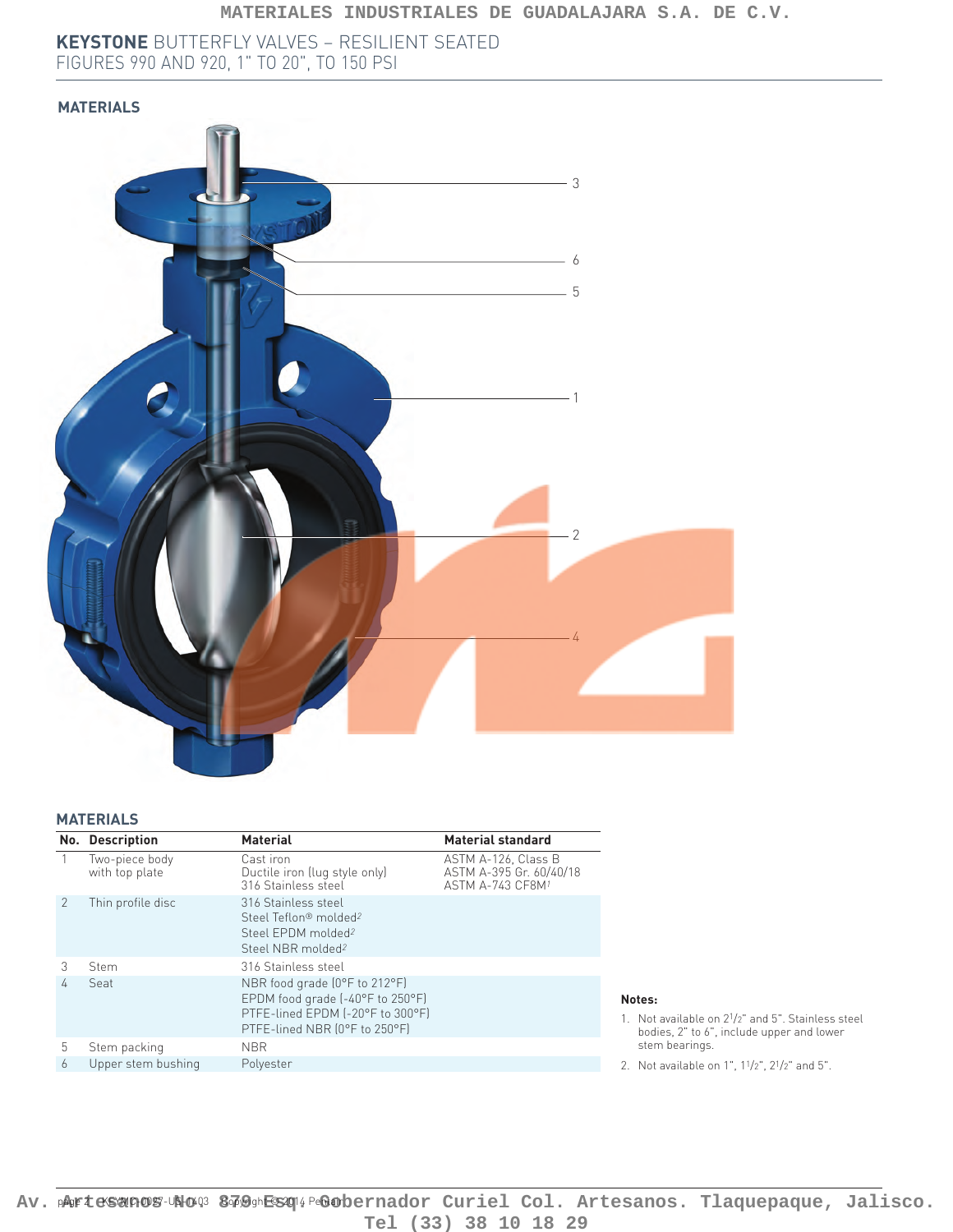#### **MATERIALES INDUSTRIALES DE GUADALAJARA S.A. DE C.V.**

**KEYSTONE** BUTTERFLY VALVES – RESILIENT SEATED FIGURES 990 AND 920, 1" TO 20", TO 150 PSI

## **PTFE LINED**



## **FLOW COEFFICIENT (C<sub>V</sub>)**

| Valve<br>size  |                 |              |                 |       | Angle of disc opening |            |              |        |        |
|----------------|-----------------|--------------|-----------------|-------|-----------------------|------------|--------------|--------|--------|
| (in.)          | 10 <sup>o</sup> | $20^{\circ}$ | 30 <sup>o</sup> | 40°   | $50^\circ$            | $60^\circ$ | $70^{\circ}$ | 80°    | 90°    |
|                | 0.07            | 0.7          | 2.8             | 4.8   | 8.3                   | 13         | 24           | 42     | 89     |
| 11/2           | 0.16            | 1.6          | 6.5             | 11.4  | 20                    | 31         | 55           | 88     | 162    |
| $\mathfrak{D}$ | 0.30            | 2.7          | 10.7            | 18.7  | 32                    | 51         | 91           | 161    | 267    |
| $2^{1/2}$      | 0.45            | 4.5          | 18.0            | 32    | 54                    | 86         | 153          | 273    | 451    |
| 3              | 0.70            | 6.9          | 27.7            | 49    | 83                    | 132        | 235          | 419    | 693    |
| 4              | 1.30            | 13.1         | 52.6            | 92    | 158                   | 250        | 447          | 795    | 1,314  |
| 5              | 2.10            | 21.1         | 84.3            | 148   | 253                   | 400        | 717          | 1,275  | 2,108  |
| 6              | 2.80            | 27.9         | 112             | 195   | 335                   | 530        | 848          | 1,690  | 2,790  |
| 8              | 5.20            | 52.1         | 208             | 365   | 625                   | 990        | 1,770        | 3,150  | 5,208  |
| 10             | 8.30            | 83.1         | 332             | 582   | 997                   | 1,580      | 2,825        | 5,025  | 8,308  |
| 12             | 12.00           | 120          | 481             | 842   | 1,440                 | 2,286      | 4,090        | 7,275  | 12,030 |
| 14             | 15.00           | 150          | 600             | 1,050 | 1,800                 | 2,850      | 5,100        | 9,075  | 15,000 |
| 16             | 20.00           | 200          | 798             | 1.397 | 2.395                 | 3,792      | 6,788        | 12.075 | 19,960 |
| 18             | 25.80           | 258          | 1.032           | 1,805 | 3,095                 | 4,900      | 8,768        | 15,600 | 25,790 |
| 20             | 32.20           | 322          | 1,290           | 2,257 | 3,870                 | 6,125      | 10,960       | 19,500 | 32,240 |

Based on independent laboratory testing.

## **Flow control characteristics**

While most butterfly valves achieve an equal percentage characteristic, the Keystone thin-profile disc design does so at a significantly higher capacity through the valve's full travel. This results in not only 100:1 rangeability (Maximum  $C_v/$ Minimum  $C_v$ , but also greatly increased turndown ratio (Maximum Flow/ Minimum Flow).

#### **Thin disc flow control**



Av. Artesanos No. 879 Esq. Gobernador Curiel Col. Artesanosu<sup>1</sup> Tiaaquepaque, 100 aidsco. **Tel (33) 38 10 18 29**